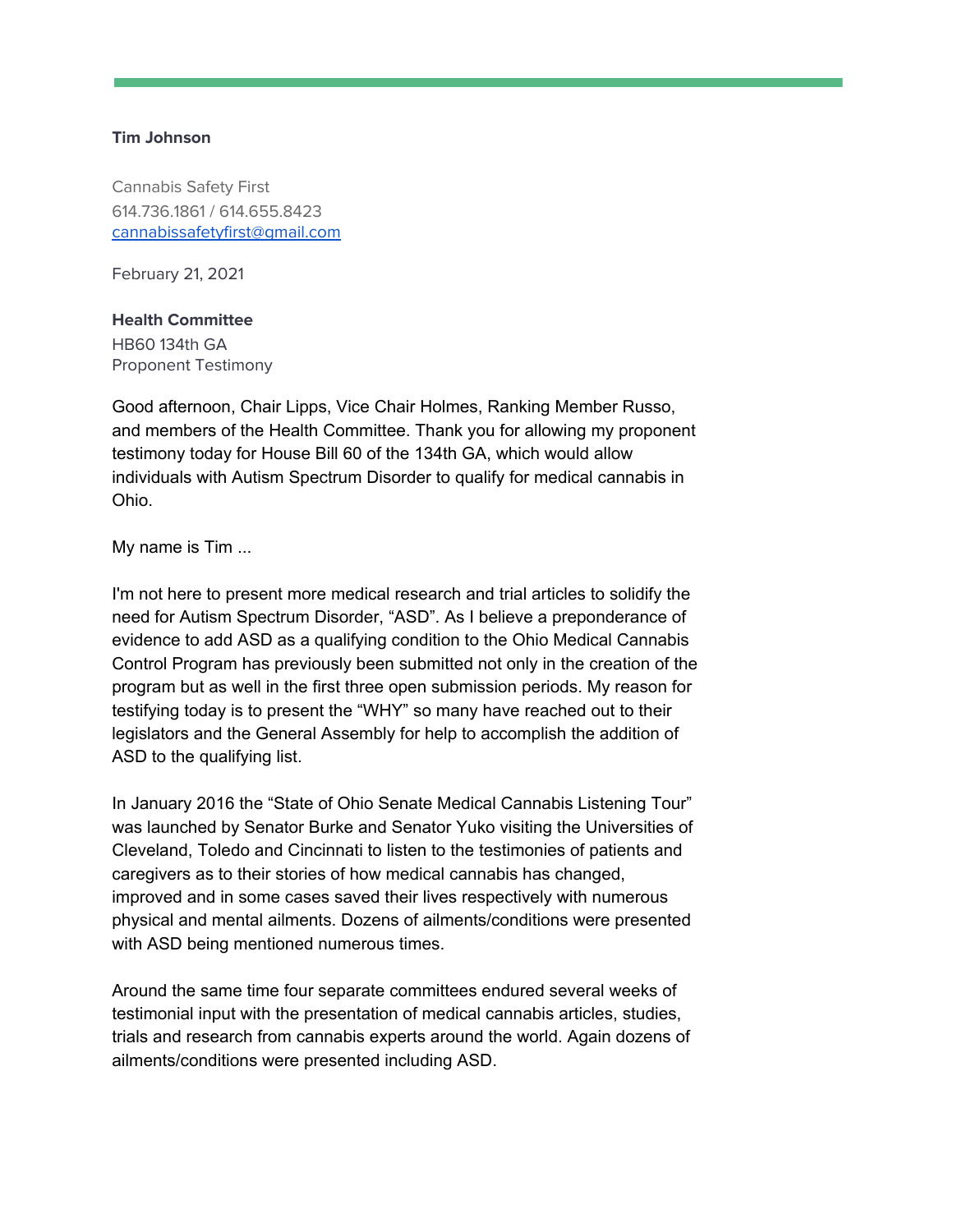On June 8th, 2016 HB523's (Ohio'sMedical Cannabis Program) was signed into law by Governor Kasich. HB523 was then assigned to the controlling regulatory boards who were given a two year timeline to promulgate the program rules and procedures with an expected opening date of September 8th 2018. As of today, several licensees are still in the process of qualifying to be operational. Perhaps a timeline sign of procrastination to slow the progress of the program and certainly not the intent in its creation.

In 2019 at an OSU event addressing the status of the program, representatives from all three regulatory boards provided updates and input. In the QA wrap up, the boards were presented the questions of WHY not more patient protection rights, WHY not adding conditions, WHY no public service announcements and WHY no industry marketing. A swift response from the OBP and the MBO directors said that if you want any changes made in the program address them with your legislators. The "WHY'S'' as to why I am here.

As we have experienced, the over-regulated program rules and procedures make it virtually impossible to amend or adopt new language by patients, licensees and industry experts. It is quite apparent that any rule changes will come from the boards or through the legislative amendment process only. The program has seen one condition added in the first three submission periods out of dozens that have been submitted.

Conditions/ailments suggested per HB523, through best practices and testimonies, were revised by the board's best practices research. Many conditions were simply arbitrarily redacted with prejudice of having not met the criteria set forth by the boards.

So we ask why...

Why has the program not added more conditions? Certainly numerous requests have been submitted with the supportive sciences. A clarification of conditions vs categories needs addressed may help.

Why are submitted conditions/ailments dismissed? Aside from the process itself, rules to add conditions make it difficult. The current board overseeing the adding of qualifying conditions share a lack of medical cannabis knowledge themselves impairing their decision making process.

Why is the program Advisory Board not heard? With their wealth of knowledge respectively to their disciplines it appears they are simply a board of formality and not action.